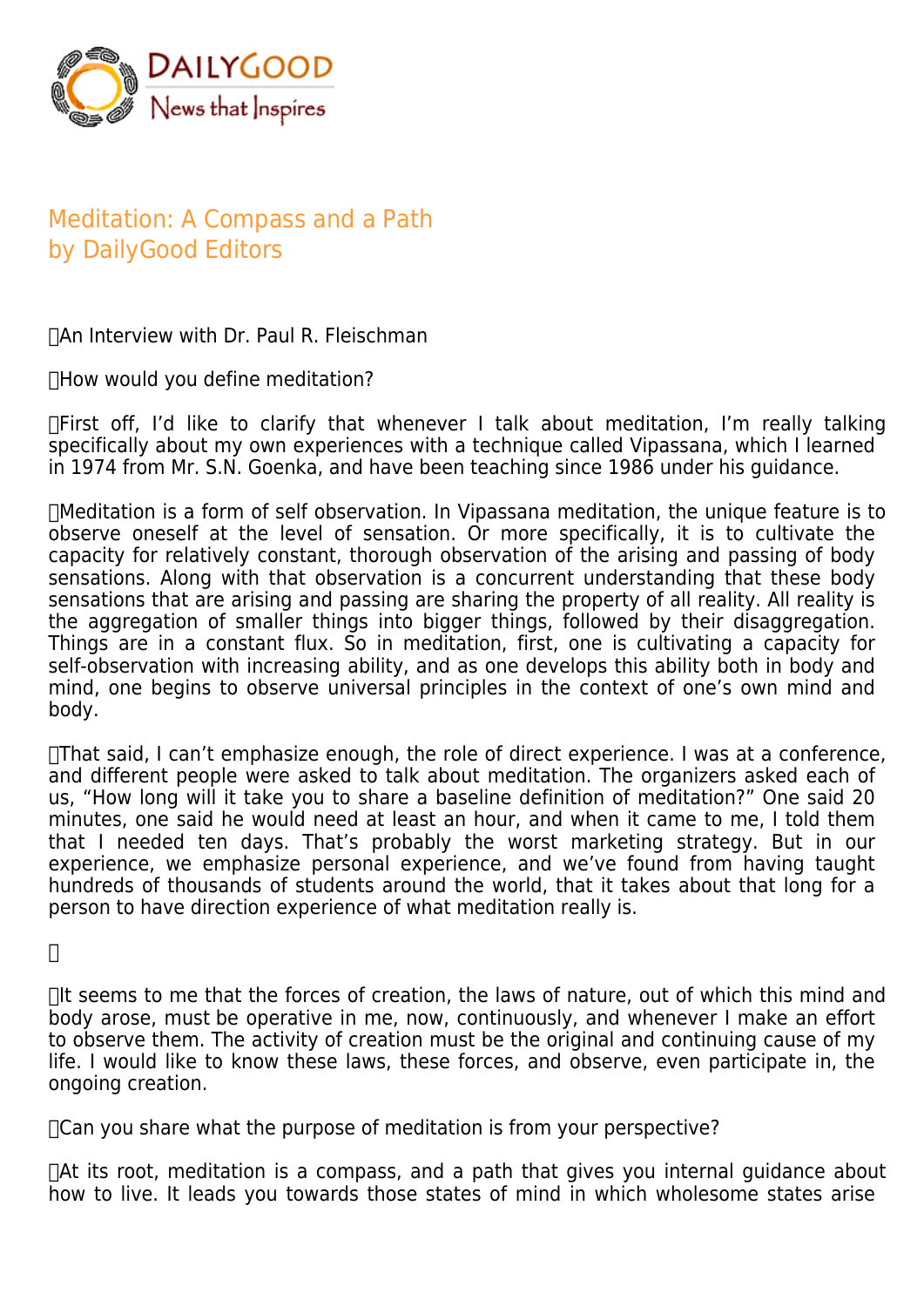more frequently and unwholesome states arise less often. It's as simple as that. Another way to put it is that it is the passage from ignorance to awakening, a path from ignorance to a place where we try to consciously direct our life-force to do what helps other people, not do what harms, and to purify our life. It makes us more useful people and kinder people -- and while it may reduce some of the stress that leads to illness, it's not focused on cure. It's focused on the quality of life inside the practitioner – intrinsically a social being whose quality of life depends on mental states, and how these mental states manifest in a social context.

 $\Box$ 

 $\Box$  would like to know myself. It is remarkable that while ordinarily we spend most of our lives studying, contemplating, observing, and manipulating the world around us, the structured gaze of the thoughtful mind is so rarely turned inwards.

The common perception of meditation is that it is a very personal experience, and in recent times, the emphasis seems to be on its utilitarian value. What are your thoughts?

 $\Box$ In order to take that journey from ignorance to wisdom, from ignorance to wholesome states of mind, the first thing is to embrace a moral attitude. It is true that we've gotten into a situation where the focus is on derivatives of meditation, like mindfulness based stress reduction -- they've selected a few pieces and decided to delete the full spectrum of attitudes and behaviors, in order to streamline it. And they emphasize the utility of it in curing illness, making it a major of focus of research in medical schools. But as a retired psychiatrist, I have to be clear that meditation isn't a treatment -- so I don't advocate it as a treatment and don't use it that way.

 Our emphasis is that meditation is useful but it's not a treatment for a disease. It's a useful and practical thing but it exceeds these practical uses, and it's not a treatment for illness. If it's a treatment, then it's a treatment for the human condition: we are born, here for awhile and then we die. Meditation is a treatment for that universal condition.

 There are two things that are often deleted from modern expositions that we want to include here: first and foremost, a willingness to embrace a moral attitude right from the start. And the second thing is movement – it's a path with a direction. It's not merely "be here now" - it's not being in the moment only - of course it includes that, but it's a life path leading away from ignorance towards wisdom.

 $\Box$ 

 $\Pi$  o sit is to know myself as an unfolding manifestation of the universals of life. A gripping, unending project. Hopefully one I can pursue even when I look into death's funnel. For me, this knowing is a great force, and a great pleasure.

 Can you say more about these moral attitudes?

 Since meditation is about developing one's mental states as a social being and a self-integrated being, the essence of the path is to have certain moral attitudes. So one begins the path with a statement of will towards those attitudes. One doesn't have to have achieved them, but one initiates the path by taking the attitude that that's where one intends to go. It's like saying that meditation is the path between California and New York and if people don't want to go east, then there's no point starting out on that path. It's perfectly okay to start with a tentative attitude –'I'm willing to go east, but have no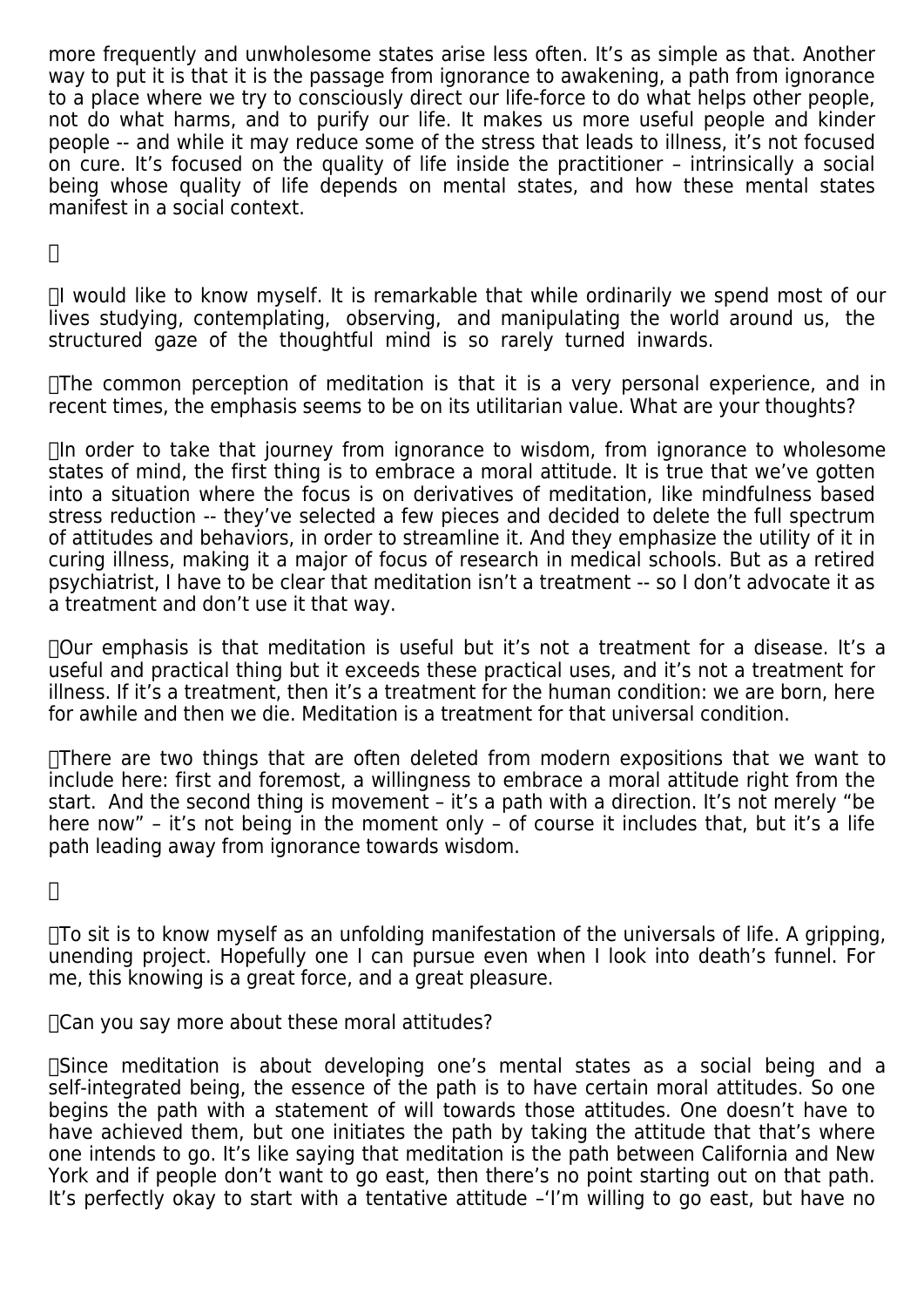idea if these roads go there.' That hesitancy, a reasonably skeptical doubt is acceptable – but you have to agree that you want to head in that direction.

 Can this skepticism actually play a helpful role in one's progress?

 $\Box$ It is helpful to evaluate oneself and the path itself so that you're not foolishly or blindly following a pretense that doesn't lead to where it claims. The West to some degree is defined by a scientific mindset. But there's a lot of debate about what constitutes science. Robert Merton, a sociologist who was at Harvard, gave an interesting definition: "Science is organized skepticism". So if you're not skeptical, you run the risk of being gullible. But science is not random skepticism, it's organized and systematic. "I don't believe this. Prove it to me." That's science. It's a systematic skepticism and that should be the goal of all modern people. So we're not gullible and we're following truth. This is, of course, different from mere contentiousness.

 What is the role, then, of logic versus inner experience?

 Since we're practicing to live our lives differently, we put strong emphasis on one's own experience. Our baseline data is our personal experience. And although logic, reason and external evidence should all play a role, ultimately the only evidence that really counts is whether I feel my life is improving.

 $\Box$ In meditation first one is cultivating a capacity for self-observation. So though we may know something scientifically, in meditation we actually begin to experience it as the basis of who we are. Meditation contains the full development: The capacity to observe, and the capacity to observe what the observations mean, and the development of being able to apply the meaning of these observations to an increasingly broader field of understanding, and finally, immediate, powerful implications in one's own life.

 $\Box$ 

 $\Box$ My quest for knowing is not merely objective and scientific. This mind-and-body is the vessel of my life. I want to drink its nectar, and if necessary, its sludge, but I want to know it with the same organic immersion that sets a snow goose flying ten thousand miles every winter and spring.

 What is the role of detachment in meditation? How does detaching help us become generous?

 The detachment in meditation is to oneself, one sees that 'the self' is impermanent and one detaches from that. Wholesome states of detachment from self are those in which one is not bound or held by self-absorption. Therefore one is free -- not bound, not held - to use one's time, which is temporary and limited, to do wholesome things. Ultimately these wholesome things make one feel good, so there's a selfishness involved, but also a selfless-ness in doing things that make others feel good. In this kind of detachment, there is a deep connection to compassion, generosity.

 $\Box$ 

 Sitting pushes me to the limit of my self-directed effort; it mobilizes my willed, committed direction, yet it also shatters my self-protective, self-defining maneuvers, and my simple self-definition. It both builds and dismantles "me." Every memory, every hope, every yearning, every fear floods in. I no longer can pretend to be one selected set of my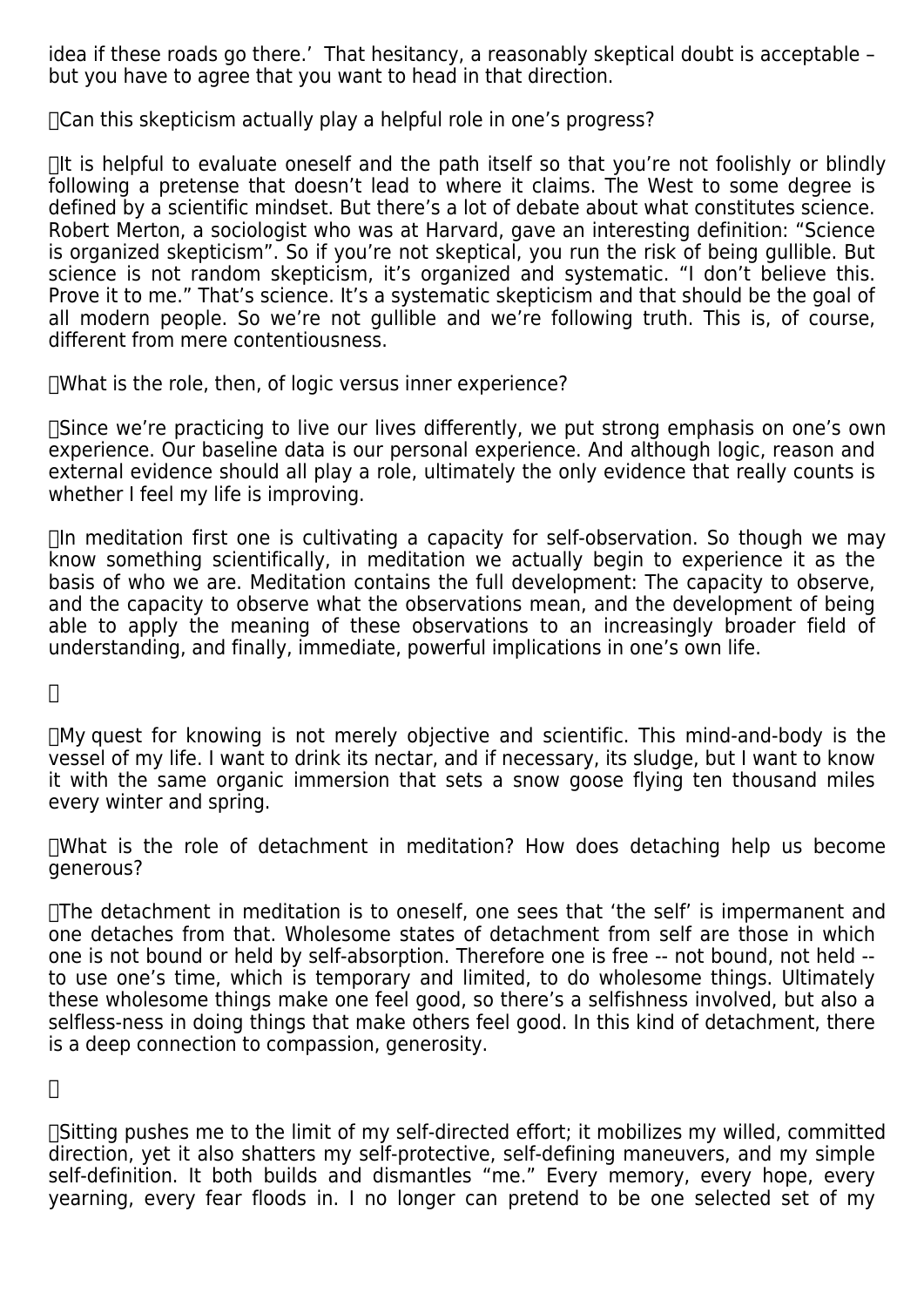memories or traits.

 Can you start by describing what actually happens when someone tries to meditate?

 What actually happens when you try to meditate is you daydream an enormous amount. And you don't do what you're told to do and almost all your daydreaming has two qualities: fear or desire Whether it's a delightful reverie about something you do want, or a fear of something you don't want, in each case you're generating an anticipatory future fantasy and then having an emotional reaction. The reaction is to the fantasy that you just generated, and in either case, you aren't aware that you are living in a fabricated world. That is, not until you come back to the undeniable truth of present moment, reality, manifesting in the arising and passing of sensations. That's actually the real state in which those fantasies are arising.

 Another way to describe what happens is that meditation is a stormy, colorful, highly personal creative effort. It's creative because you have to find your own way through this kaleidoscope of mentation – mental fabrications of desire and fear. And you have to find your way through it back to the basic reality of truth – our notion of self is actually an aggregate of little things compounded into a temporary system. So the process varies from person to person and is filled with daydreams and fears, but also the meditative emotions of calming, soothing, cessation of that mental instability.

 $\Box$ 

 Sitting helps me overcome my deepest fears. I become freer to live from my heart, and to face the consequences, but also to reap the rewards of this authenticity. Much of what I called pain was really loneliness and fear. It passes, dissolves, with that observation

 So then how does watching that kaleidoscopic activity help you engage more effectively with life?

 $\Box$ Both the fears and the wishes are relatively unwholesome, being based in fantasy and a mental presentation of something which is not in fact existent. Wholesome states are based on what is actually present. And what is actually present is many compounds in the process of being built and decaying. In fact, all living things are compounds in the process of being built and decaying but all living things are predominantly not able to meditate. We are among the few and the lucky. So all those other beings are unable to practice detachment from self, from a recognition of reality. Most are unable to understand impermanence and are being driven by the self, which is the summary sensation.

 On the other hand, the wholesome states that arise in meditation are more realistic. They are less driven by anticipation and more capable of organizing deep realism – I don't mean pragmatic strategy – I mean a recognition of impermanence and a life that's based on detachment from self and compassionate, engaged sympathy towards others. So the connection between this internal kaleidoscope of delusion and engagement is this: by reducing the noise, these deep realistic states arise. These states are not at all strategic, in that they aren't geared toward trying to accomplish a certain pre-defined aim. Instead, this deep realism is such that it becomes a foundation, and applies to all situations in a way that is profoundly important: it affords the freedom to truly engage.

 $\Box$ It seems paradoxical that by going within you are able to connect more deeply externally.

 $\Box$ 'd call it an irony. When I started meditation in the 1970s, people like my parents would